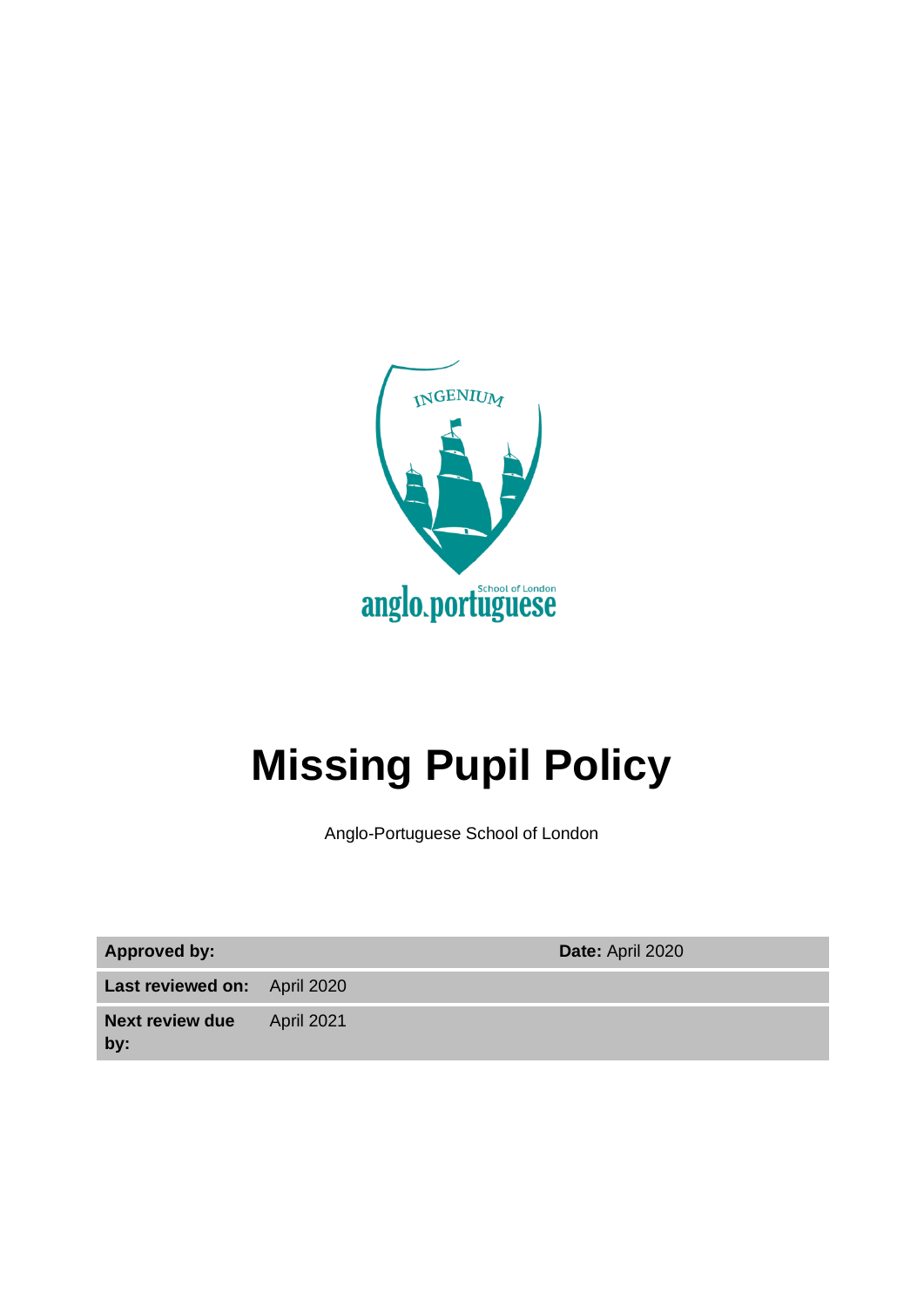#### Contents

# www.angloportugueseschool.org

info@angloportugueseschool.org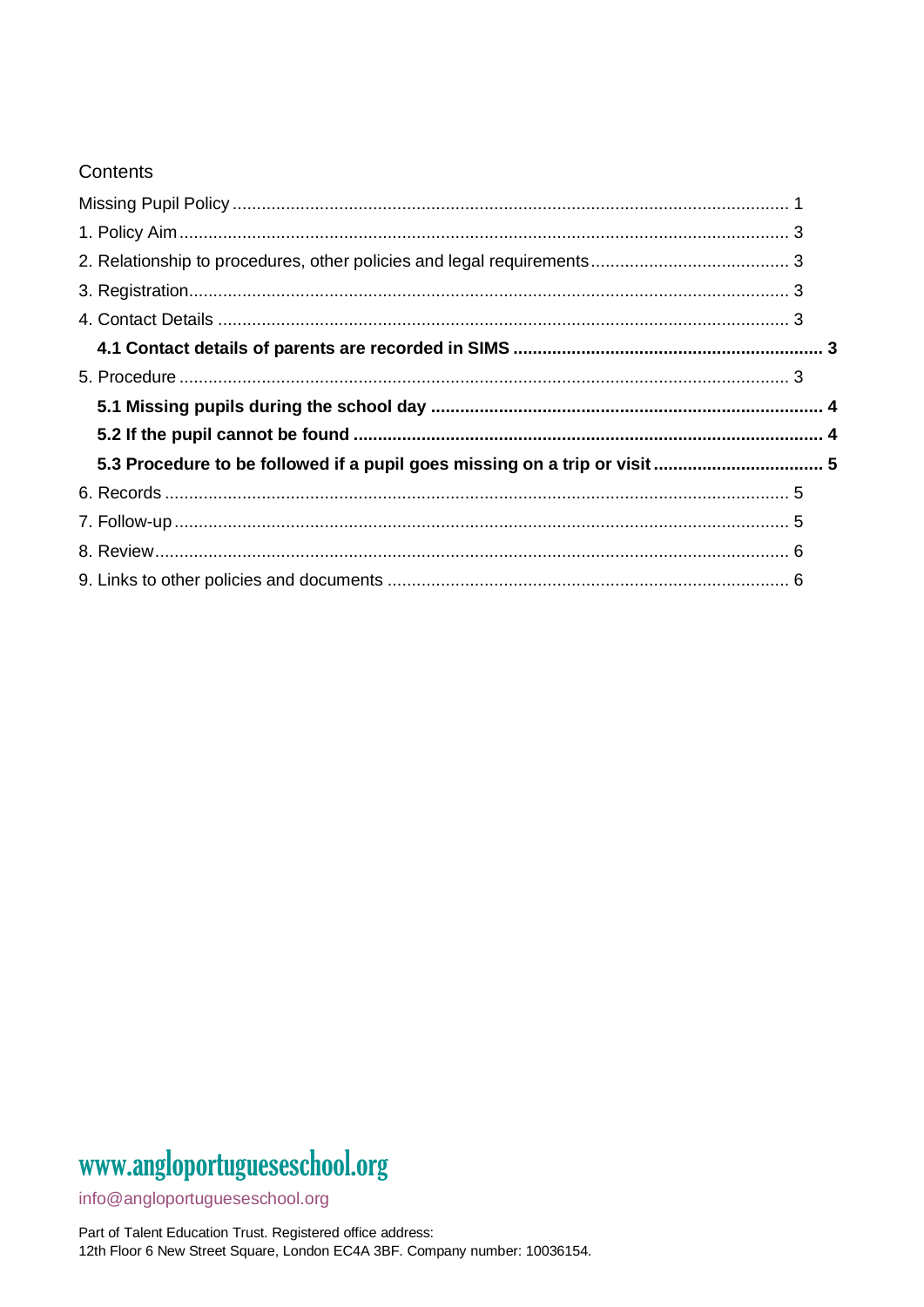#### <span id="page-2-0"></span>**1. Policy Aim**

The welfare of all pupils at the Anglo-Portuguese School of London (APSoL) is of paramount importance. Every adult who works at the school is aware that they have a responsibility for helping to keep all our pupils safe at all times.

The aim of this policy is to ensure the quickest and safest completion of locating any pupil missing or suspected of being missing.

#### <span id="page-2-1"></span>**2. Relationship to procedures, other policies and legal requirements**

Every possible action will be taken where concern is caused over the fact that a pupil may be missing. This policy should be read in conjunction with the Safeguarding Policy, Behaviour Policy and Educational Visits Policy.

#### <span id="page-2-2"></span>**3. Registration**

At APSoL, all pupils will be registered at the following times:

| Time  | <b>Who</b> | <b>Staff Responsible</b> | Format         |
|-------|------------|--------------------------|----------------|
| 8:30  | All pupils | Teaching staff           | Roll call      |
| 8:45  | All pupils | Teaching staff           | P. 1 roll call |
| 13.20 | All pupils | Teaching staff           | P. 6 roll call |

<span id="page-2-3"></span>A list of absentees is recorded on SIMS and is checked and update throughout the day.

#### **4. Contact Details**

#### <span id="page-2-4"></span>**4.1 Contact details of parents are recorded in SIMS**

At the start of each term, senior leaders will record the current mobile numbers of parents and make these available to all relevant.

#### <span id="page-2-5"></span>**5. Procedure**

A pupil may go missing in several scenarios, including:

- Failure to attend a roll-call/registration
- Failure to attend a lesson or other commitment and not be on the outdoor play areas
- Failure to report back in to the Duty Staff after being outside
- Reporting by other pupils that pupil X has disappeared from the site or an off-site excursion

## www.angloportugueseschool.org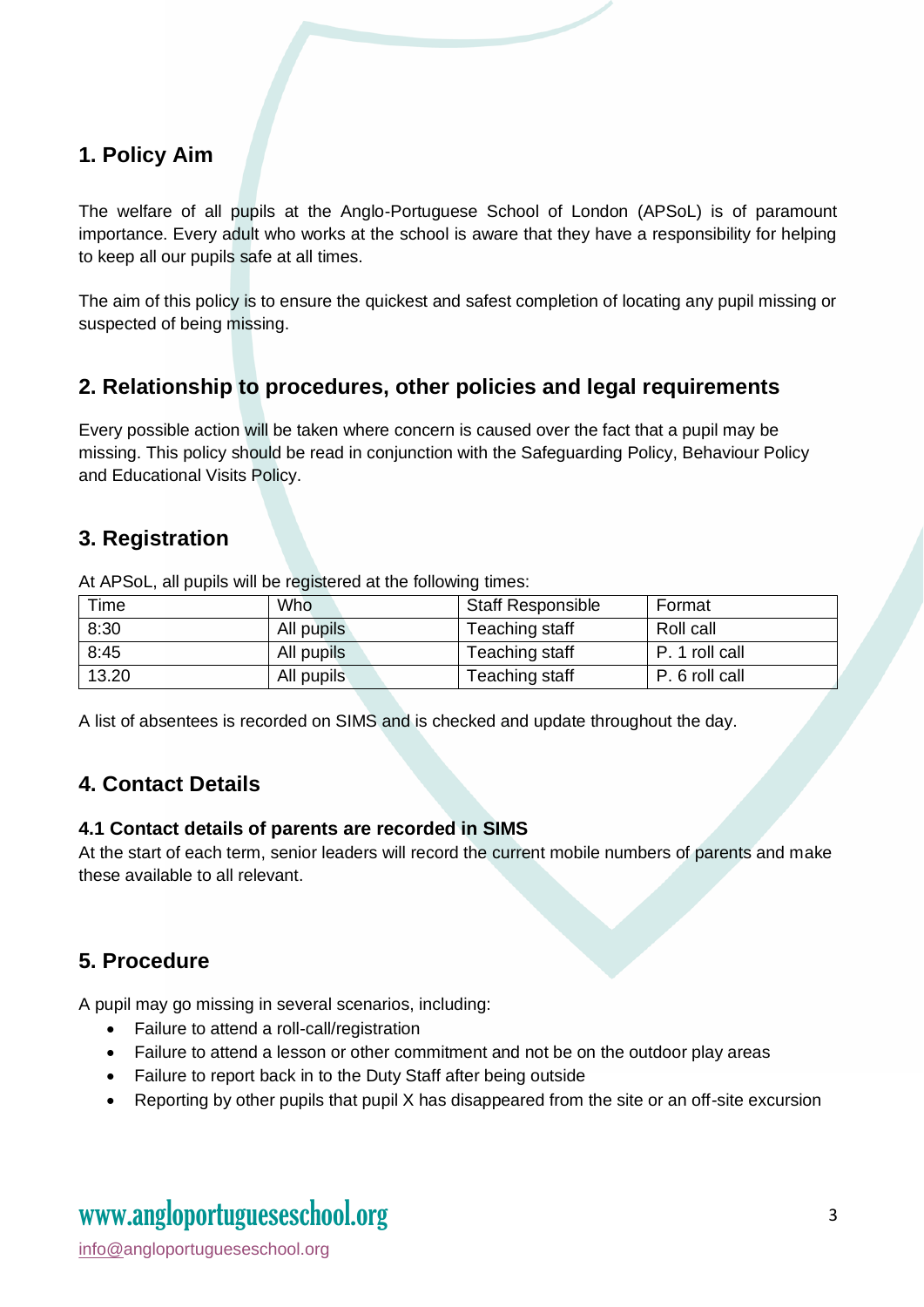It may well be appropriate to contact the police immediately if you consider the pupil to be at risk or if the other pupils are alarmed about the circumstances. For example, a young pupil will be high concern.

#### <span id="page-3-0"></span>**5.1 Missing pupils during the school day**

A pupil who has been registered as present at School but who is absent from a lesson is deemed to be a missing pupil. Once it has been ascertained that a pupil is missing, the following procedures should be followed:

- A. Staff should let the Principal know as soon as possible that there is a missing pupil. The Principal will then co-ordinate the search.
- B. Principal will then contact teachers and pupils who have taught or been with the missing pupil prior to their disappearance to determine at what point in the day the pupil was last seen.
- C. If this initial search fails to locate the pupil, the Principal will arrange for a larger team of adults to search the immediate area.
- D. If the pupil is not found within 30 minutes, a fire drill will be considered to ensure that the pupil is not on site.
- E. If the pupil is still not located, the Principal will contact the pupil's parents to explain what has happened and the procedure that has been followed. Following this, the Principal may contact the Police at which point Police procedure will be followed.
- F. If the pupil's home is within walking distance, the Principal will consider sending a member of staff to walk the route.
- G. The Principal will inform the Local Children Safeguarding Board and will cooperate fully with any safeguarding investigation by Social Care.
- H. If stage (e) has been reached, when the pupil has been located this will be communicated to teaching and support staff by email or telephone.
- I. If stage (e) is reached then the Chairman of the Full Governing Body will be informed.
- J. Other groups that may need to be informed depending on the outcome of searches are Ofsted and the School Insurers.
- K. If the pupil is located but has been injured, a report will be made, under RIDDOR, to the HSE.

#### <span id="page-3-1"></span>**5.2 If the pupil cannot be found**

- A. Phone any friends' houses to which it is suspected he/she may have gone.
- B. Possibly search grounds or drive to a likely venue where it is possible, he/she may be; do not, however, waste much time with this unless you are convinced it may result in the finding of the pupil. If any search is undertaken, other staff may be used to help. One member of staff should act as a liaison at the end of a telephone number known to the other helpers. This member of staff should hold the pupil's file, (with home telephone numbers, &c.), and the mobile telephone numbers of all people searching.
- C. Contact the parents to explain the situation and to determine whether they are aware of anything untoward.
- D. If routine checks amount to nothing, police should be contacted. If the pupil is considered to be vulnerable, for example is of a young age, this should be done sooner rather than later.
- E. The duty member of SMT will inform the Local Children Safeguarding Board and will cooperate fully with any safeguarding investigation by Social Care.
- F. If stage (d) has been reached, the Chairman of Full Governing Body will be informed.

### www.angloportugueseschool.org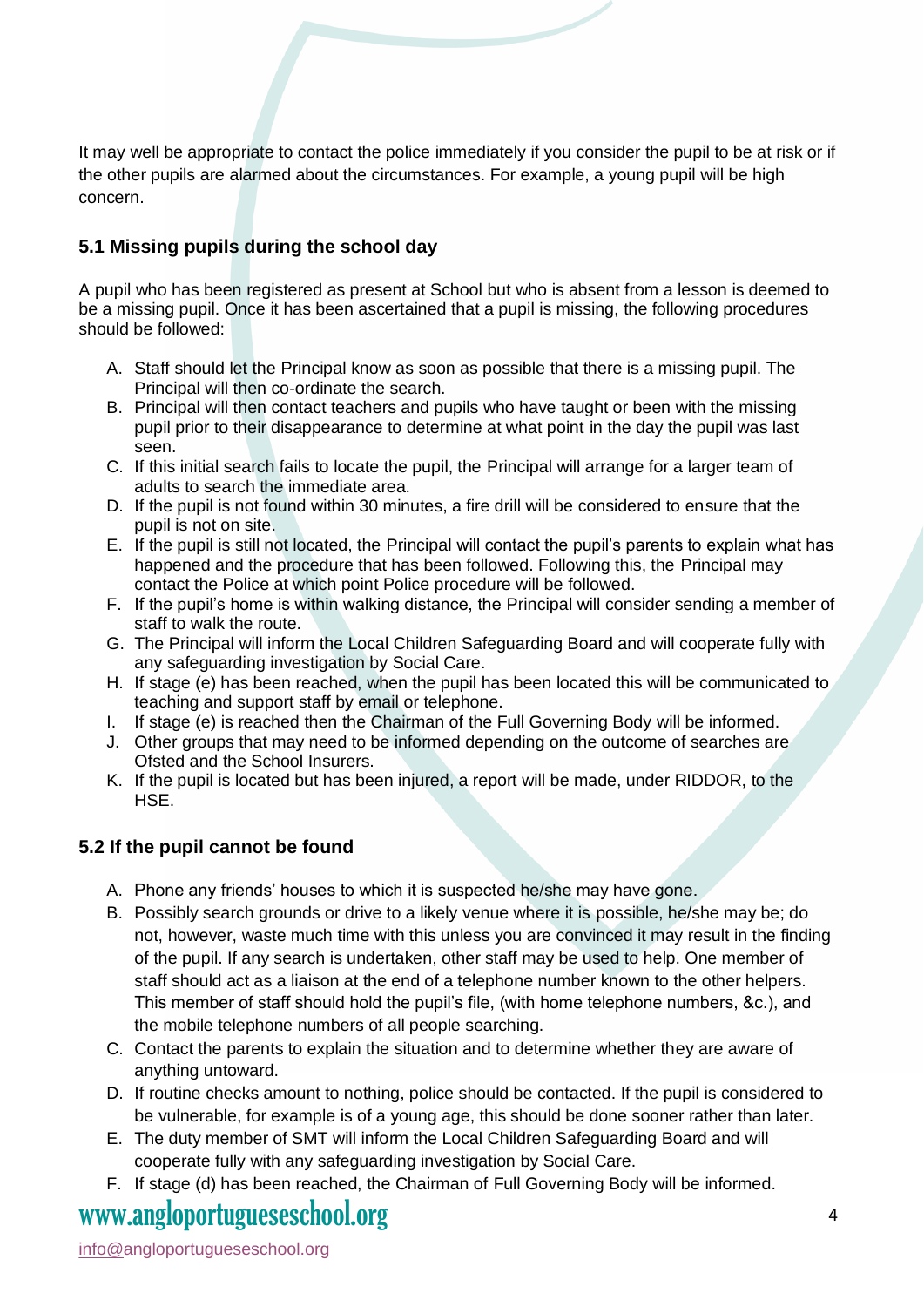- G. If stage (d) has been reached, the staff body will be informed as early as possible the next working day if appropriate.
- H. Other groups that may need to be informed depending on the outcome of searches are Ofsted and the School Insurers.
- I. If the pupil is located but has been injured, a report will be made, under RIDDOR, to the HSE.

#### <span id="page-4-0"></span>**5.3 Procedure to be followed if a pupil goes missing on a trip or visit**

If a pupil is found to be missing during a school trip or visit, the following procedure should be followed:

- A. An immediate head count should be carried out in order to ensure that all other pupils are present.
- B. Confirm with the members of the group when and where the missing was last seen.
- C. A member of staff will search the immediate vicinity.
- D. The Principal should be informed by telephone.
- E. The remaining pupils should be taken back to transport or, on a residential trip the accommodation. If the trip is local, pupils should be taken back to school, whilst a member of staff remains 'on location'.
- F. If the trip is to an 'enclosed' area (e.g. theatre, shopping centre, &c.), the venue manager should be contacted to arrange a search.
- G. The Principal then will contact the pupil's parents as soon as possible and explain what has happened and the procedures that have been followed. Following this the Principal will contact the Police, and the School will act in accordance with Police advice.
- H. The Principal will inform the Local Children Safeguarding Board.
- I. The School will cooperate with any Police investigation and any safeguarding investigation by Social Care.
- J. If stage (f) has been reached, the Chair of the Full Governing Body will be informed.
- K. Other groups that may need to be informed are Ofsted and the school insurers, depending upon the outcome of searches.
- L. If the pupil is located but has been injured, a report will be made, under RIDDOR, to the HSE.
- M. Full records will be kept of the procedures followed and, if appropriate, procedures will be adjusted.

#### <span id="page-4-1"></span>**6. Records**

Full records will be kept of the procedures followed and, if appropriate, procedures will be adjusted.

#### <span id="page-4-2"></span>**7. Follow-up**

The outcome of any suspected missing pupil or actual missing pupil will be followed up with written statements of all involved. Such statements will be filed confidentially and recorded.

### www.angloportugueseschool.org

info@angloportugueseschool.org